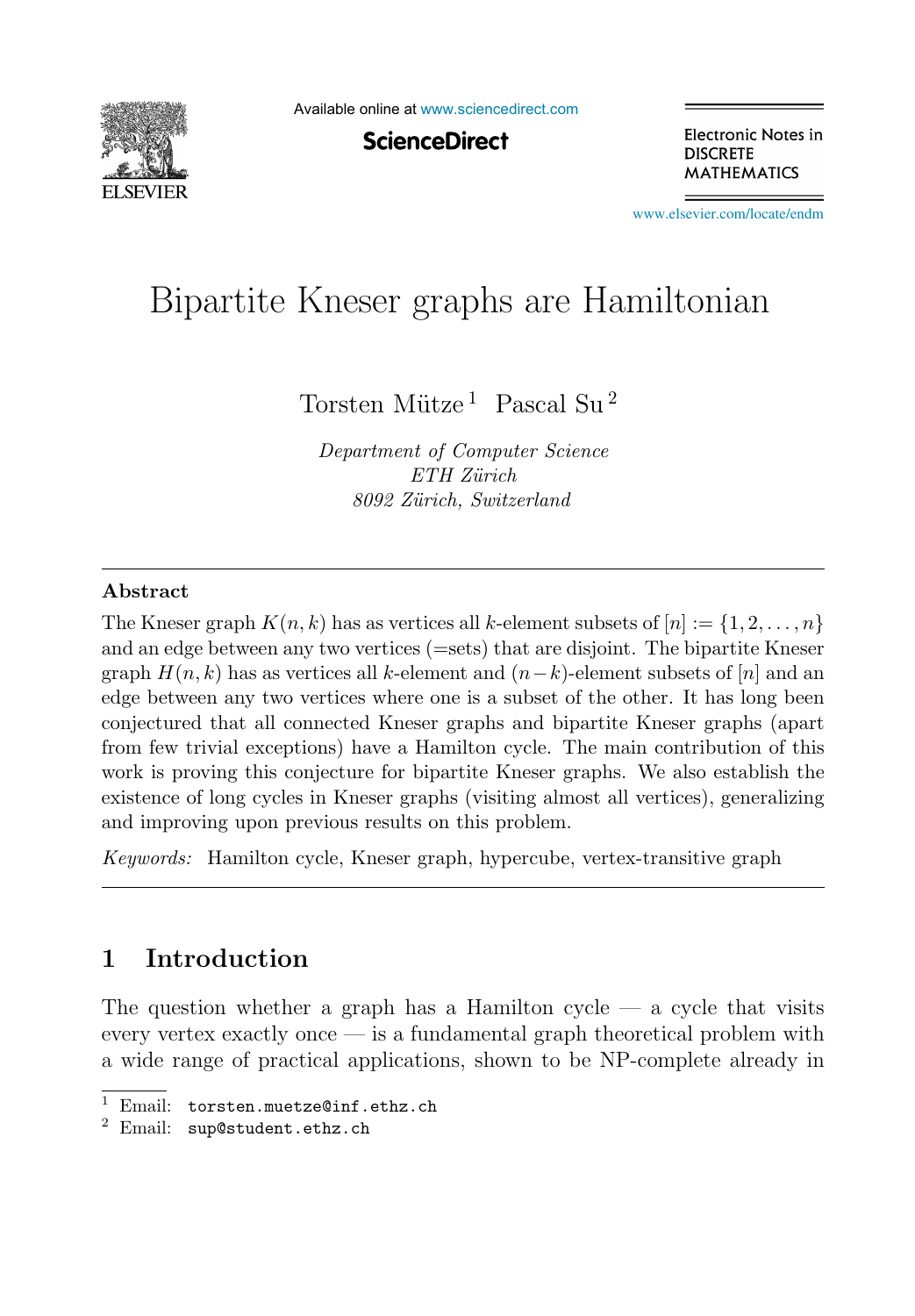Karp's landmark paper [19]. As a consequence, recent years have seen an increasing interest in Hamiltonicity problems in various different flavors and the solution of several long-standing open problems (the survey [20] gives an excellent overview over these developments).

## 1.1 Hamilton cycles in (bipartite) Kneser graphs

The question whether a graph has a Hamilton cycle turns out to be surprisingly difficult even for families of graphs defined by very simple algebraic constructions. Two prominent examples of this phenomenon are the Kneser graph and the bipartite Kneser graph (Kneser graphs were introduced by Lovász in his celebrated proof of Kneser's conjecture [23]). For integers n and k satisfying  $k \geq 1$  and  $n \geq 2k+1$ , the Kneser graph  $K(n, k)$  has as vertices all k-element subsets of  $[n] := \{1, 2, ..., n\}$ , and an edge between any two vertices (=sets) that are disjoint. The *bipartite Kneser graph*  $H(n, k)$  has as vertices all kelement and all  $(n - k)$ -element subsets of  $[n]$ , and an edge between any two vertices where one is a subset of the other. The Kneser graphs and bipartite Kneser graphs have long been conjectured to have a Hamilton cycle, apart from one notorious exception, namely the Petersen graph  $K(5, 2)$ :

**Conjecture 1.1** For any  $k \ge 1$  and  $n \ge 2k + 1$ , except for  $(n, k) = (5, 2)$ , the Kneser graph  $K(n, k)$  has a Hamilton cycle.

**Conjecture 1.2** For any  $k \geq 1$  and  $n \geq 2k + 1$ , the bipartite Kneser graph  $H(n, k)$  has a Hamilton cycle.

In the numerous papers on the subject (see below), the sparsest among these graphs, the so-called *odd graph*  $K(2k+1, k)$  and the middle layer graph  $H(2k+1, k)$  have received particular attention, as proving Hamiltonicity for the sparsest graphs is particularly intricate:

**Conjecture 1.3** For any  $k \geq 1$ , except for  $k = 2$ , the odd graph  $K(2k+1, k)$ has a Hamilton cycle.

**Conjecture 1.4** For any  $k \geq 1$ , the middle layer graph  $H(2k+1, k)$  has a Hamilton cycle.

One of the main motivations for these conjectures is a classical and vastly more general conjecture due to Lovász  $[22]$ , which asserts that, apart from five exceptional graphs (one of the exceptions  $K(5, 2)$  we already mentioned), every connected vertex-transitive graph has a Hamilton cycle. A vertex-transitive graph is a graph that 'looks the same' from the point of view of any vertex, and Kneser graphs and bipartite Kneser graphs have this strong symmetry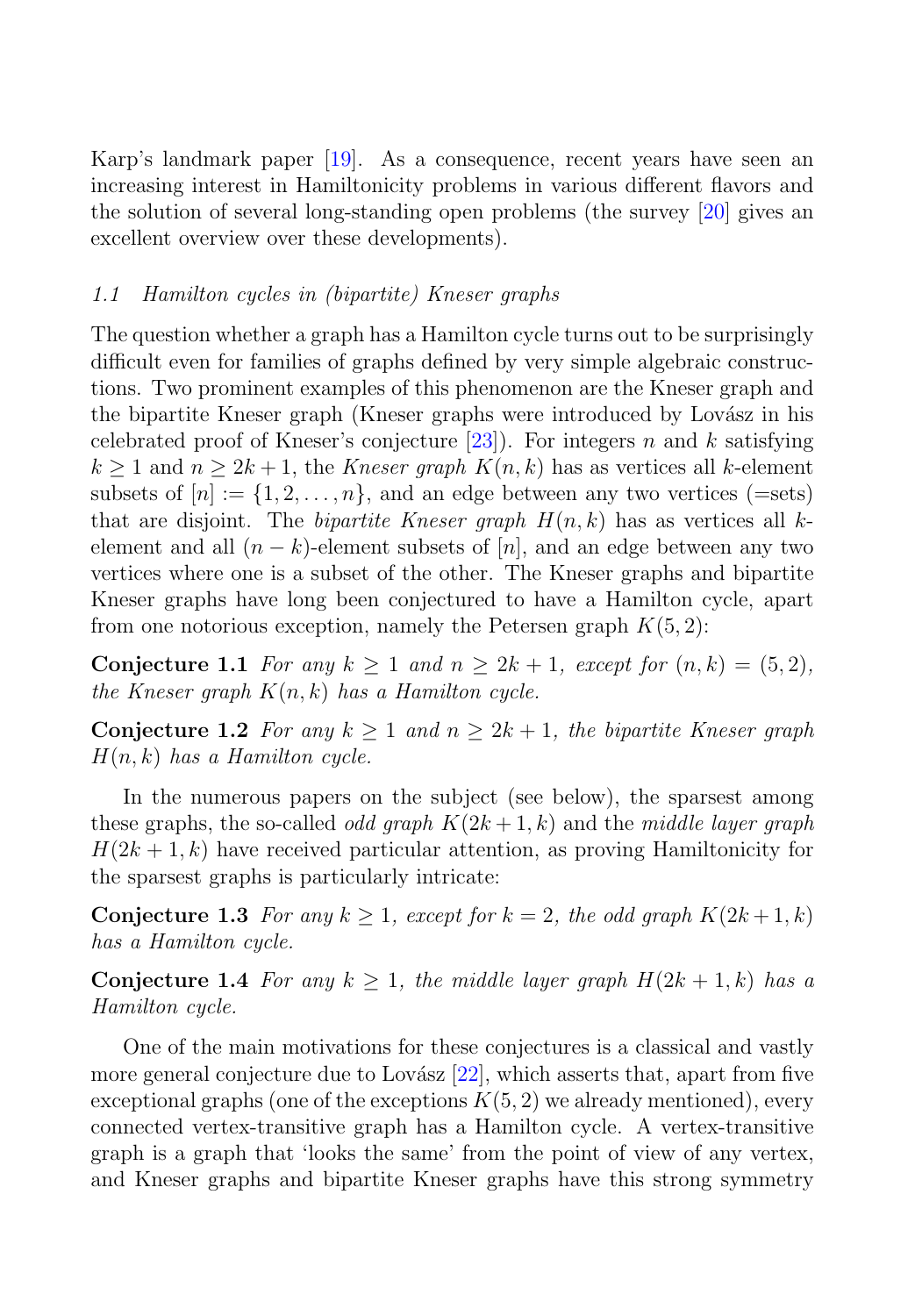property (and they are connected for the given range of parameters), so these conjectures represent a highly nontrivial special case of Lovász' conjecture.

#### 1.2 Known results

Conjecture 1.3 was raised by Meredith and Lloyd [25] (see also [1]). In a sequence of papers [3,4,6,18,14,24,25], the conjecture and its generalization, Conjecture 1.1, were verified for ever increasing ranges of parameters. To date, Conjecture 1.1 has been confirmed with the help of computers for all  $n \leq 27$ and all relevant values of  $k \sim 30$ , and the best known general result is due to Chen:

**Theorem 1.5 ([5])** For any  $k \ge 1$  and  $n \ge 2.62k + 1$ , the Kneser graph  $K(n, k)$  has a Hamilton cycle.

As an important step towards settling Conjecture 1.3, Johnson showed that the odd graph contains a cycle that visits almost all vertices:

**Theorem 1.6 ([17])** There exists a constant c, such that for any  $k \geq 1$ , the odd graph  $K(2k+1,k)$  has a cycle that visits at least a  $(1-\frac{c}{\sqrt{k}})$ -fraction of all vertices.

Conjecture 1.2 was raised independently by Simpson [33] and Roth (see [10] and [16]). Since then, there has been steady progress on the problem [4,16,34], and similarly to before, the conjecture has been confirmed for all  $n \leq 27$  and all relevant values of k [30], and the best known general result is due to Chen:

**Theorem 1.7** ([5]) For any  $k \ge 1$  and  $n \ge 2.62k + 1$ , the bipartite Kneser graph  $H(n, k)$  has a Hamilton cycle.

Conjecture 1.4, also known as middle levels conjecture or revolving door *conjecture*, originated probably with Havel  $[13]$  and Buck and Wiedemann  $[2]$ , but has also been attributed to Dejter, Erd˝os, Trotter [21] and various others. This conjecture has attracted considerable attention over the years (see e.g. [7,8,9,11,15,17,21,27,29,31,32]), and a proof of it has only been announced very recently.

**Theorem 1.8 ([26])** For any  $k > 1$ , the middle layer graph  $H(2k+1, k)$  has a Hamilton cycle.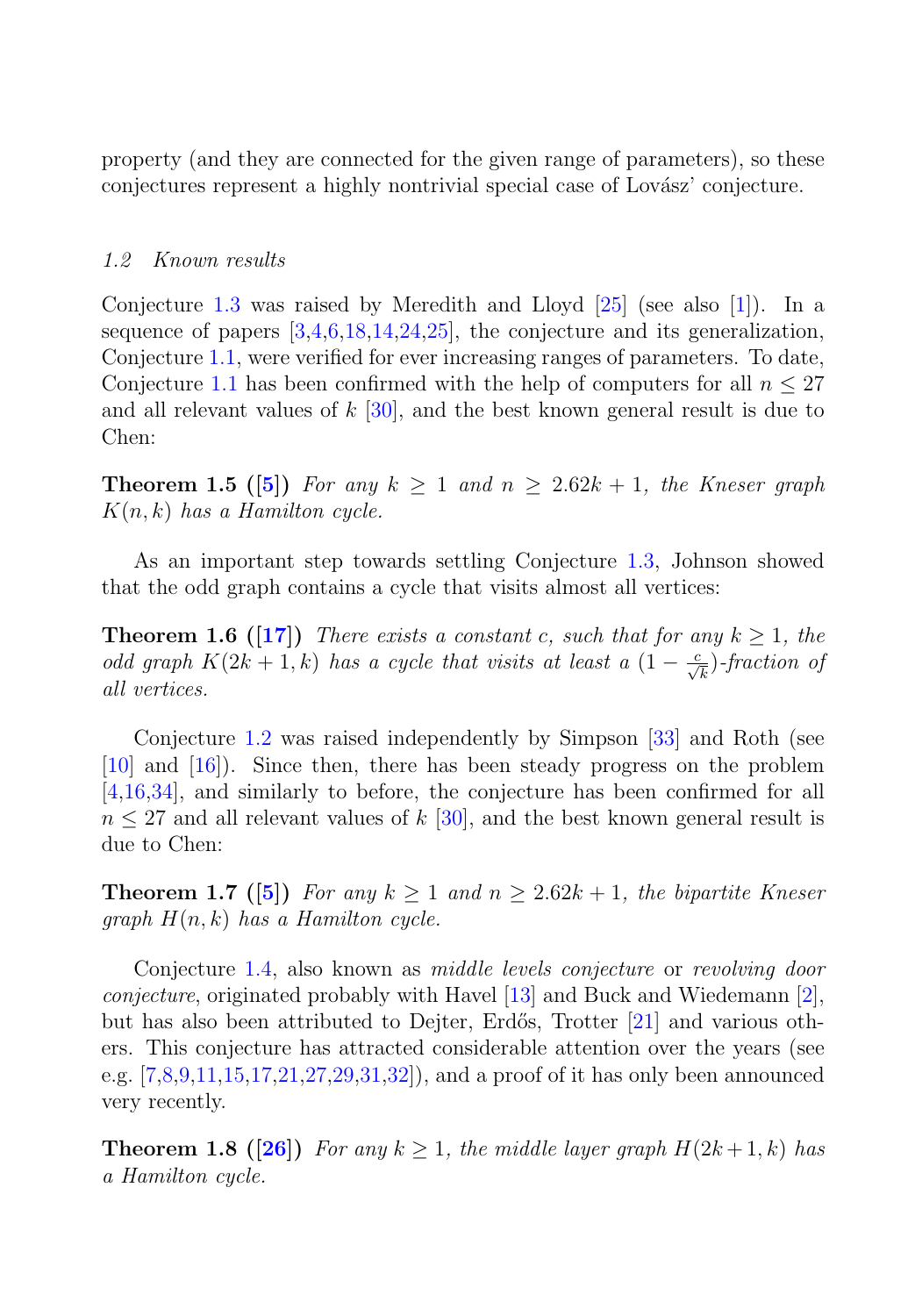#### 1.3 Hamilton cycles in the hypercube

The main reason for the interest in the middle levels conjecture is its relation to the hypercube graph and to Gray codes, two themes of fundamental interest for combinatorialists (see the surveys  $[12]$  and  $[28]$ , respectively). The hypercube  $Q(n)$  is the graph which has as vertices all bitstrings of length n, and an edge between any two bitstrings that differ in exactly one bit. Partitioning the vertices of  $Q(n)$  into levels  $0, \ldots, n$  according to the number of 1-entries in the bitstrings, and denoting by  $Q(n, k)$  the subgraph of  $Q(n)$  induced by all vertices in level k and  $k+1$ , it is easy to see that  $H(2k+1, k)$  and  $Q(2k+1, k)$ are isomorphic. So the middle levels conjecture asserts that the subgraph  $Q(2k+1, k)$  of the cube has a Hamilton cycle. Observe that Hamilton cycles in the cube or subgraphs of it correspond to certain Gray codes, i.e., cyclic sequences of binary code words with the property that any two consecutive code words differ in exactly one bit. Clearly,  $Q(2k+1, k)$  is the only subgraph of the cube induced by two consecutive levels that have the same size, and where we can hope to find a Hamilton cycle. Nevertheless, the following is a natural generalization of the middle levels conjecture (in a different direction than Conjecture 1.2, cf. also  $[11]$ , which provides a nice structural insight about the cube and establishes the existence of various additional families of restricted Gray codes:

**Theorem 1.9** For any  $n \geq 3$  and  $k \in \{1, 2, ..., n-2\}$ , the graph  $Q(n, k)$  has a cycle that visits all vertices in the smaller of the levels k and  $k + 1$ .

It was already noted in [13] that with a simple inductive construction, Theorem 1.9 can be derived easily from Theorem 1.8. In fact, the results presented in this extended abstract are proved using a further refinement of this proof technique.

## **2 Our results**

The main contribution of this work is a proof of Conjecture 1.2.

**Theorem 2.1** For any  $k > 1$  and  $n > 2k + 1$ , the bipartite Kneser graph  $H(n, k)$  has a Hamilton cycle.

We also make some progress towards Conjecture 1.1 (and the special case Conjecture 1.3), by generalizing and improving Theorem 1.6 as follows:

**Theorem 2.2** For any  $k \ge 1$  and  $n \ge 2k + 1$ , the Kneser graph  $K(n, k)$  has a cycle that visits at least a  $\frac{2k}{n}$ -fraction of all vertices. In particular, for any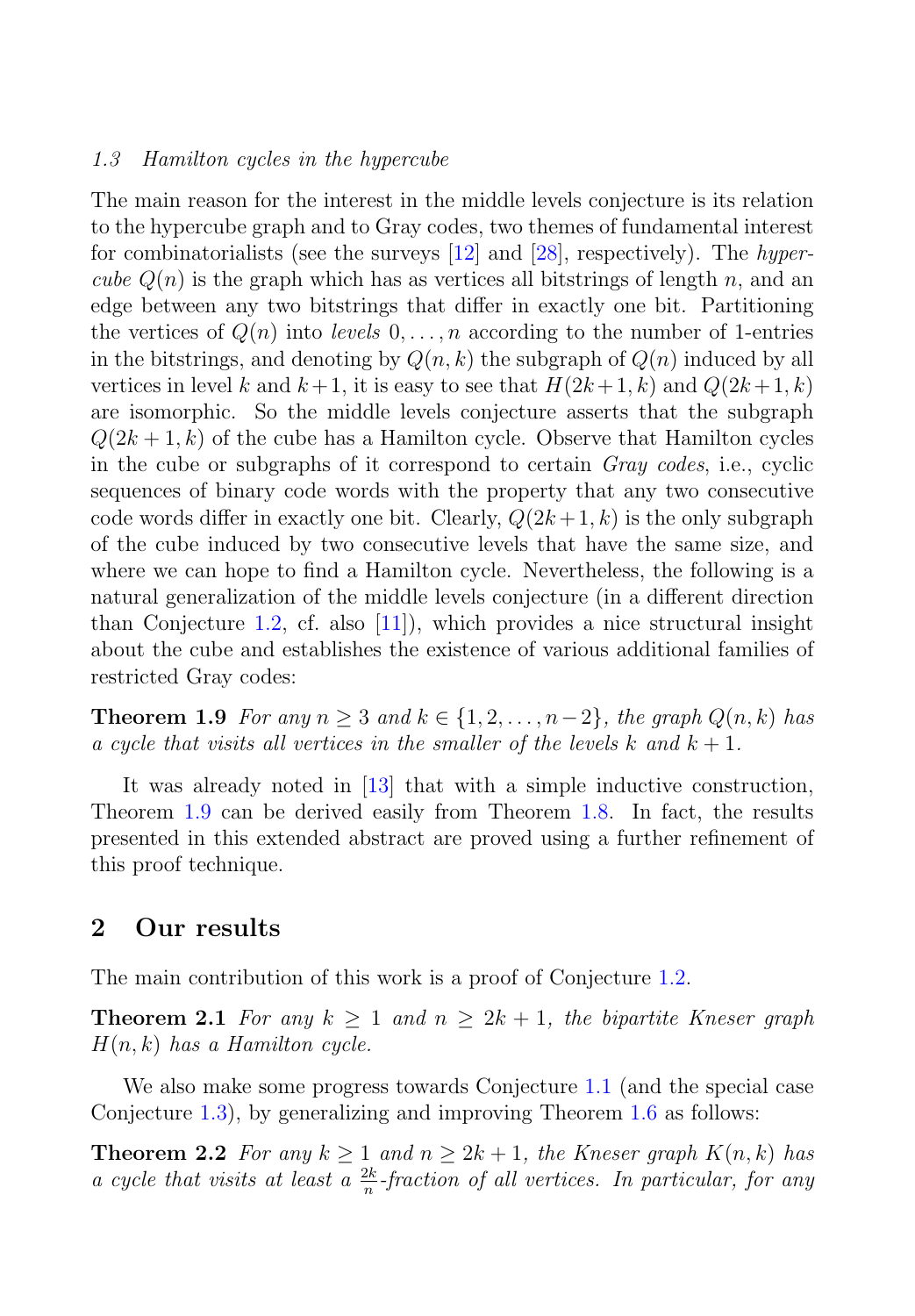$k \geq 1$ , the odd graph  $K(2k+1, k)$  has a cycle that visits at least a  $(1 - \frac{1}{2k+1})$ fraction of all vertices.

Note that the cycle guaranteed by Theorem 2.2 visits almost all vertices of  $K(n, k)$ , i.e., a  $(1 - o(1))$ -fraction, whenever  $n = 2k + o(k)$ .

# **3 Proof ideas**

Our results are immediate consequences of the following lemma, illustrated in Figure 1 below. This lemma therefore represents a powerful 'bootstrapping' method that extends Theorem 1.8 to a large range of other interesting graphs. To state the lemma, we say that a path in the hypercube  $Q(n)$  is monotone, if it visits at most one vertex in every level.

**Lemma 3.1** For any  $k \ge 1$  and  $n \ge 2k+1$ , there is a cycle  $C(n, k)$  of length  $2\binom{n}{k}$  $\binom{n}{k}$  in the graph  $Q(n, k) \subseteq Q(n)$  that visits all vertices in level k, and a set  $of$ <sup>n</sup>  $\mathcal{P}_k^n$  many vertex-disjoint monotone paths  $\mathcal{P}(n,k)$  in  $Q(n)$ , each of which starts at a vertex of the cycle  $C(n, k)$  in level  $k + 1$  and ends at a vertex in level  $n - k$ .

Note that Lemma 3.1 is a strengthening of Theorem 1.9 (for the theorem, the paths  $\mathcal{P}(n, k)$  are ignored, and the cycle  $C(n, k)$  alone has the desired properties).



Fig. 1. Illustration of Lemma 3.1.

In this extended abstract we only sketch the proof of Lemma 3.1: The proof proceeds by a straightforward induction: The cycle  $C(n, k)$  and the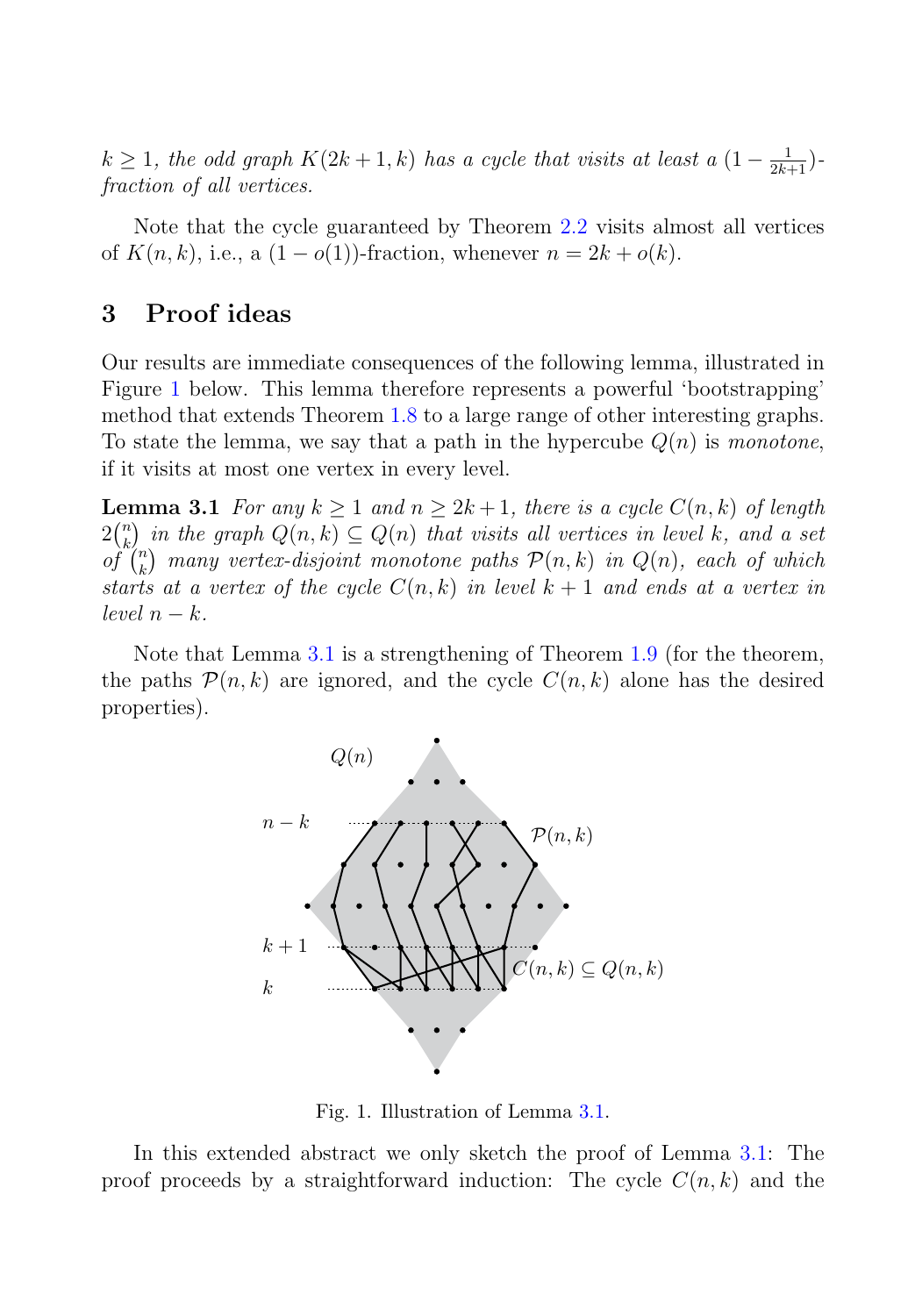corresponding paths  $\mathcal{P}(n, k)$  are constructed from  $C(n-1, k)$ ,  $\mathcal{P}(n-1, k)$  and from  $C(n-1, k-1)$  and  $\mathcal{P}(n-1, k-1)$  (for this the induction hypothesis needs to be strengthened slightly, by enforcing and forbidding certain vertices to be visited by the subgraphs  $C(n, k)$  and  $\mathcal{P}(n, k)$ . One base case of the induction  $(k, n) = (1, n)$  is easily verified 'manually', and the other base case  $(k, n) = (k, 2k + 1)$  is exactly the middle levels conjecture, which we know to be true by Theorem 1.8.

With Lemma 3.1 in hand, proving Theorems 2.1 and 2.2 is easy.

**Proof of Theorem 2.1.** Let n and k be as in the theorem, and let  $C(n, k)$ and  $\mathcal{P}(n, k)$  be the cycle and the set of paths given by Lemma 3.1. The cycle  $C(n,k)$  visits all  $N := \binom{n}{k}$  $\binom{n}{k}$  vertices in level k, and it has the form  $(x_1, x_2,...,x_{2N})$ , where the  $x_{2i-1}$  and the  $x_{2i}$ ,  $i = 1,...,N$ , are vertices in level k and level  $k+1$ , respectively. Moreover, every  $x_{2i}$  is obtained from  $x_{2i-1}$ or from  $x_{2i+1}$  (indices are considered modulo 2N) by flipping a single 0-bit to a 1-bit. For  $i = 1, \ldots, N$  consider the path from  $\mathcal{P}(n, k)$  whose first vertex is  $x_{2i}$ , and let  $y_{2i}$  be its end vertex in level  $n - k$ . As the path is monotone,  $y_{2i}$ is obtained from  $x_{2i}$  by flipping  $(n - k) - (k + 1) = n - 2k - 1$  many 0-bits to 1-bits. Now consider the cyclic sequence  $(x_1, y_2, x_3, y_4, x_5, y_6, \ldots, x_{2N-1}, y_{2N})$ of vertices. Note that the vertices  $\{x_{2i-1} | i = 1, \ldots, N\}$ , are all vertices in level k, the vertices  $\{y_{2i} \mid i = 1, \ldots, N\}$  are all vertices in level  $n - k$  (the paths from  $\mathcal{P}(n,k)$  are vertex-disjoint). Moreover, every  $y_{2i}$  is obtained from  $x_{2i-1}$  or from  $x_{2i+1}$  by flipping  $n-2k$  many 0-bits to 1-bits. Interpreting the bitstrings in this sequence as characteristic vectors of subsets of  $[n]$ , we thus obtain the desired Hamilton cycle in  $H(n, k)$ .

**Proof of Theorem 2.2.** For  $k = 1$  and  $n \geq 3$  the graph  $K(n, 1)$  is the complete graph on *n* vertices and trivially has a Hamilton cycle. So let  $k \geq 2$ and  $n \geq 2k+1$ , and let  $C(n-1, k-1)$  and  $\mathcal{P}(n-1, k-1)$  be the cycle and the set of paths given by Lemma 3.1. The paths in  $\mathcal{P}(n-1,k-1)$  start in level k and end in level  $(n-1)-(k-1) = n-k$ , and therefore have length  $n-2k \geq 1$ . The cycle  $C(n-1, k-1)$  visits all  $N := \binom{n-1}{k-1}$  $\binom{n-1}{k-1}$  vertices in level  $k-1$ , and it has the form  $(x_1, x_2,...,x_{2N})$ , where the  $x_{2i-1}$  and the  $x_{2i}$ ,  $i = 1,...,N$ , are vertices in level  $k-1$  and level k, respectively. Moreover, every  $x_{2i}$  is obtained from  $x_{2i-1}$  or from  $x_{2i+1}$  (indices are considered modulo 2N) by flipping a single 0-bit to a 1-bit. For  $i = 1, \ldots, N$  consider the path from  $\mathcal{P}(n-1, k-1)$ whose first vertex is  $x_{2i}$ , and let  $y_{2i}$  be the vertex of this path in level  $n-k-1$ (the end vertex of this path is on the next higher level  $n - k$ ). As the path is monotone,  $y_{2i}$  is obtained from  $x_{2i}$  by flipping  $(n-k-1)-k = n-2k-1$  many 0-bits to 1-bits. For  $i = 1, ..., N$ , let  $x_{2i-1}^+$  be the bitstring obtained from  $x_{2i-1}$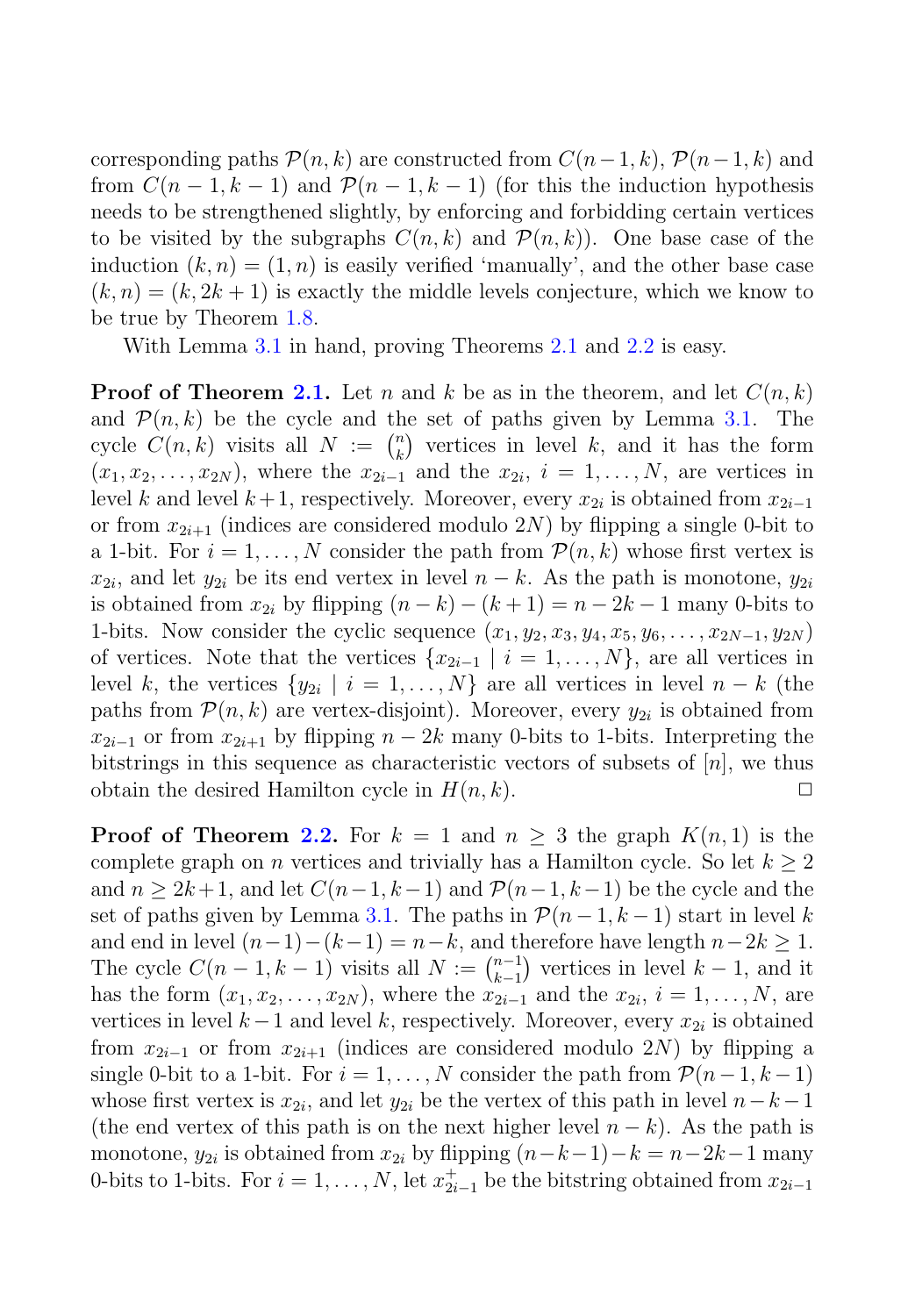by adding an additional 1-bit, and let  $\overline{y_{2i}}^+$  be the bitstring obtained from  $y_{2i}$ by inverting all bits and adding an additional 0-bit. Note that  $x_{2i-1}^+$  and  $\overline{y_{2i}}^+$ both have length  $n$  and contain exactly  $k$  entries equal to 1. Now consider the cyclic sequence of vertices  $(x_1^+, \overline{y_2}^+, x_3^+, \overline{y_4}^+, x_5^+, \overline{y_6}^+, \ldots, x_{2N-1}^+, \overline{y_{2N}}^+)$ . Note that all vertices in this sequence are different (here we use that the  $y_{2i}$  are all different, as the paths from  $\mathcal{P}(n-1,k-1)$  are vertex-disjoint). Moreover, for every  $\overline{y_{2i}}^+$  we have that at each position with a 1-bit, both  $x_{2i-1}^+$  and  $x_{2i+1}^+$  have a 0-bit. Interpreting the bitstrings in this sequence as characteristic vectors of subsets of [n], we thus obtain a cycle of length  $2N = 2\binom{n-1}{k-1}$  $\binom{n-1}{k-1}$  in  $K(n, k)$ . The total number of vertices of  $K(n, k)$  is  $\binom{n}{k}$  $\binom{n}{k}$ , so the fraction of vertices visited by the cycle is  $2\binom{n-1}{k-1}$  $_{k-1}^{n-1})/(n \choose k$  $\binom{n}{k} = \frac{2k}{n}$  $\frac{2k}{n}$ .

# **References**

- [1] N. Biggs. Some odd graph theory. In *Second International Conference on Combinatorial Mathematics (New York, 1978)*, volume 319 of *Ann. New York Acad. Sci.*, pages 71–81. New York Acad. Sci., New York, 1979.
- [2] M. Buck and D. Wiedemann. Gray codes with restricted density. *Discrete Math.*, 48(2-3):163–171, 1984.
- [3] B. Chen and K. Lih. Hamiltonian uniform subset graphs. *J. Combin. Theory Ser. B*, 42(3):257–263, 1987.
- [4] Y. Chen. Kneser graphs are Hamiltonian for  $n \geq 3k$ . *J. Combin. Theory Ser. B*, 80(1):69–79, 2000.
- [5] Y. Chen. Triangle-free Hamiltonian Kneser graphs. *J. Combin. Theory Ser. B*, 89(1):1–16, 2003.
- [6] Y. Chen and Z. F¨uredi. Hamiltonian Kneser graphs. *Combinatorica*, 22(1):147– 149, 2002.
- [7] D. Duffus, H. Kierstead, and H. Snevily. An explicit 1-factorization in the middle of the Boolean lattice. *J. Combin. Theory Ser. A*, 65(2):334–342, 1994.
- [8] D. Duffus, B. Sands, and R. Woodrow. Lexicographic matchings cannot form Hamiltonian cycles. *Order*, 5(2):149–161, 1988.
- [9] S. Felsner and W. Trotter. Colorings of diagrams of interval orders and  $\alpha$ sequences of sets. *Discrete Math.*, 144(1-3):23–31, 1995. Combinatorics of ordered sets (Oberwolfach, 1991).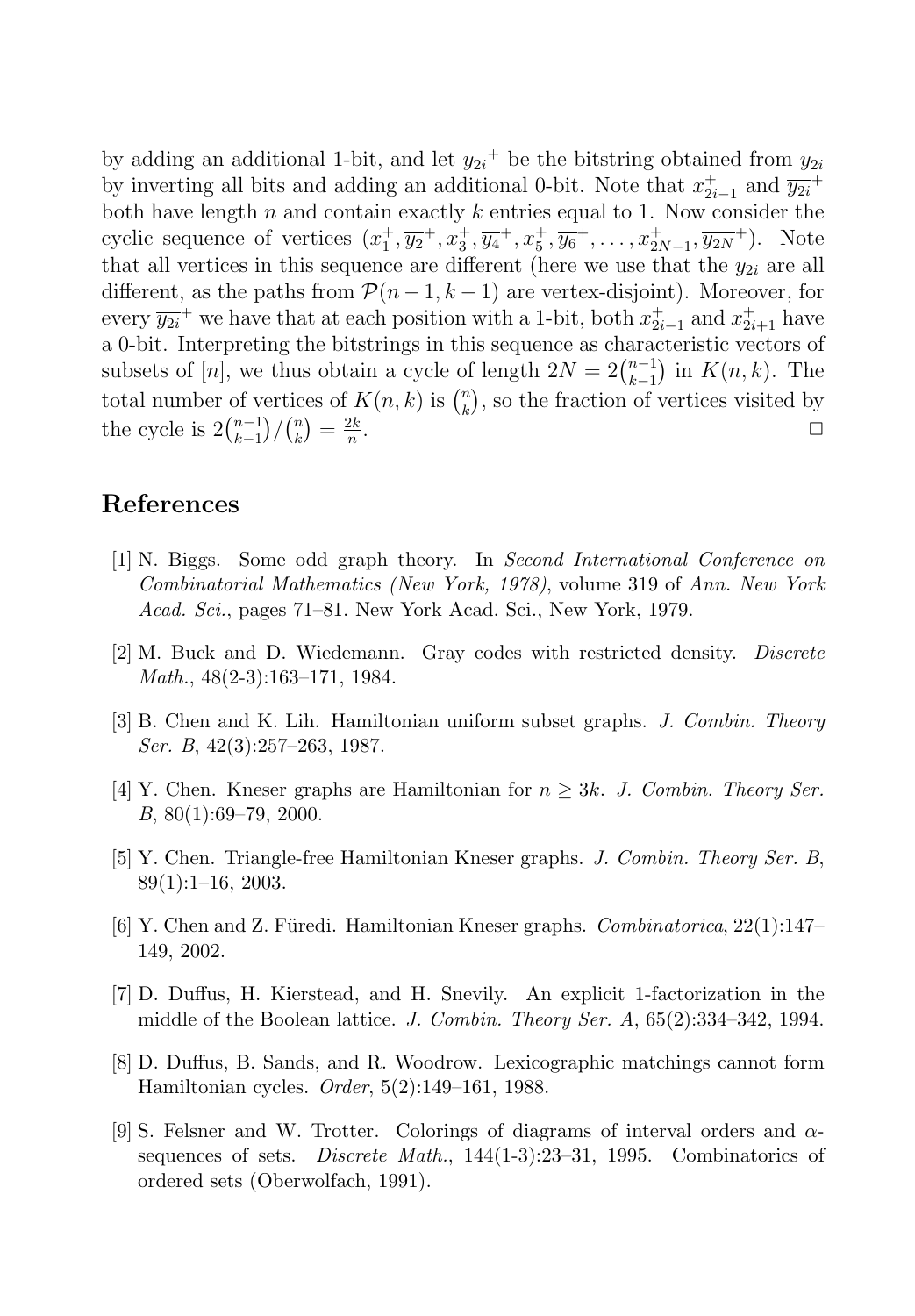- [10] R. Gould. Updating the hamiltonian problema survey. *Journal of Graph Theory*, 15(2):121–157, 1991.
- [11] P. Gregor and R. Skrekovski. On generalized middle-level problem. *Inform. Sci.*, 180(12):2448–2457, 2010.
- [12] F. Harary, J. Hayes, and H. Wu. A survey of the theory of hypercube graphs. *Comput. Math. Appl.*, 15(4):277–289, 1988.
- [13] I. Havel. Semipaths in directed cubes. In *Graphs and other combinatorial topics (Prague, 1982)*, volume 59 of *Teubner-Texte Math.*, pages 101–108. Teubner, Leipzig, 1983.
- [14] K. Heinrich and W. Wallis. Hamiltonian cycles in certain graphs. *J. Austral. Math. Soc. Ser. A*, 26(1):89–98, 1978.
- [15] P. Horák, T. Kaiser, M. Rosenfeld, and Z. Ryjácek. The prism over the middlelevels graph is Hamiltonian. *Order*, 22(1):73–81, 2005.
- [16] G. Hurlbert. The antipodal layers problem. *Discrete Math.*, 128(1-3):237–245, 1994.
- [17] R. Johnson. Long cycles in the middle two layers of the discrete cube. *J. Combin. Theory Ser. A*, 105(2):255–271, 2004.
- [18] R. Johnson. An inductive construction for Hamilton cycles in Kneser graphs. *Electron. J. Combin.*, 18(1):Paper 189, 12, 2011.
- [19] R. Karp. Reducibility among combinatorial problems. In *Complexity of computer computations (Proc. Sympos., IBM Thomas J. Watson Res. Center, Yorktown Heights, N.Y., 1972)*, pages 85–103, New York, 1972. Plenum.
- [20] D. Kühn and D. Osthus. Hamilton cycles in graphs and hypergraphs: an extremal perspective. To appear in *Proceedings of the ICM 2014*.
- [21] H. Kierstead and W. Trotter. Explicit matchings in the middle levels of the Boolean lattice. *Order*, 5(2):163–171, 1988.
- [22] L. Lovász. Problem 11, in Combinatorial structures and their applications. In *Proc. Calgary Internat. Conf. (Calgary, Alberta, 1969)*, pages xvi+508, New York, 1970. Gordon and Breach Science Publishers.
- [23] L. Lov´asz. Kneser's conjecture, chromatic number, and homotopy. *J. Combin. Theory Ser. A*, 25(3):319–324, 1978.
- [24] M. Mather. The Rugby footballers of Croam. *J. Combinatorial Theory Ser. B*, 20(1):62–63, 1976.